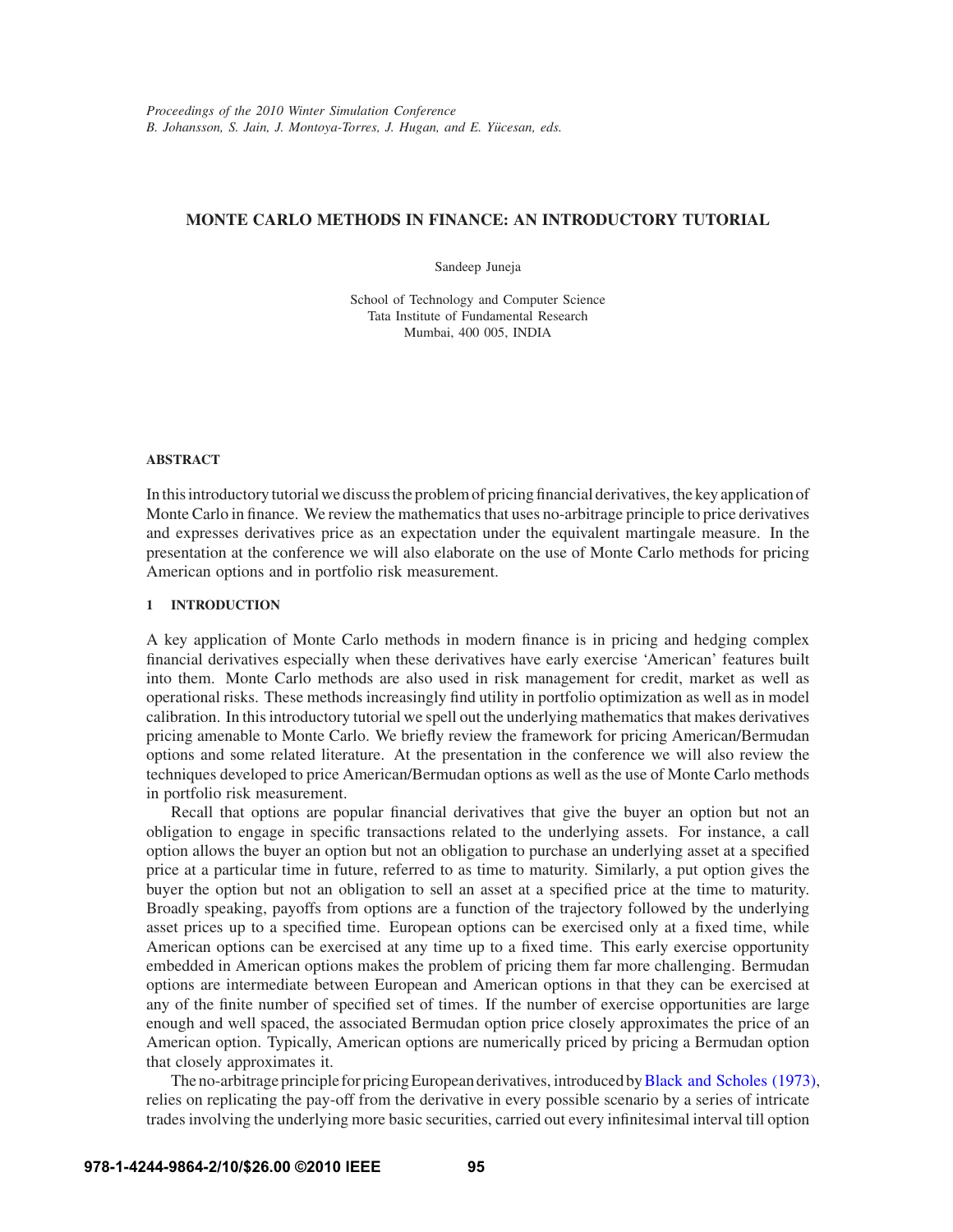maturity. Then, since the derivative and this trading strategy have identical payoffs, the no-arbitrage principle posits that they must have the same price, otherwise an arbitrage is created (positive profits are generated while taking zero risk). This reasoning allows European derivative's price to be expressed as an expectation of its discounted payoff under a probability measure different from the physical measure, referred to as risk neutral or equivalent martingale measure. This representation makes the pricing problem amenable to Monte Carlo. We briefly review the associated mathematics in Section 2 (see, e.g., Shreve (2004), Duffie (1996), Steele (2001) for a comprehensive yet accessible account).

American or Bermudan options have the early exercise feature that add further non-trivial challenges to pricing them. Essentially, one may associate with such an option an exercise policy, i.e., a prescription that specifies in every scenario when to exercise the option. Using the no-arbitrage principle, the value of the option under each such policy can again be expressed as an expectation of a random variable. The rational price for the American option equals that of the policy having the maximum value (otherwise, an arbitrage can be created, see Duffie (1996)). Finding this policy and hence the value of the option is difficult. We outline the mathematical framework to analyze American options and briefly review some of the literature that addresses this problem using Monte Carlo, in Section 3.

## **2 Mathematical Framework**

We now briefly outline the argument to construct a replicating portfolio for a derivative that shows that the no-arbitrage derivative security price is the expectation of its discounted payoff under an equivalent martingale measure. We do this in a simple setting of two securities. One risky security or stock price. The other a risk free security or the money market account. First step in this effort is to find an equivalent martingale measure under which both the securities when discounted are martingales. This ensures that any portfolio that dynamically trades in the two securities is also a martingale. In particular, if the derivative security can be replicated by such a portfolio, its price process is a martingale. This provides a conditional expectation representation of the option price process.

This argument requires two broad steps. First involves identifying the equivalent martingale measure. Crucial to this is the use of Girsanov Theorem. Second requires identifying the replicating portfolio for a given derivative. Here the Martingale Representation Theorem plays a key role. Note that a market where all derivative securities can be replicated are referred to as complete (else, incomplete).

#### **2.1 The Model**

Suppose that the stock price  $(S_t: 0 \le t \le T)$  follows the stochastic differential equation (SDE)

$$
dS_t = \mu_t S_t dt + \sigma_t S_t dW_t
$$

under the probability measure  $\mathscr{P}$ . This is a differential and a convenient shorthand notation for the rigorous form

$$
S_t = S_0 + \int_0^t \mu_s S_s ds + \int_0^t \sigma_s S_s dW_s.
$$
 (1)

In the above equation,  $(\mu_t : 0 \le t \le T)$  and  $(\sigma_t : 0 \le t \le T)$  are allowed to be a random processes where for each *t*,  $\mu_t$  and  $\sigma_t$  are known by time *t* (that is, they are *adapted* processes). ( $W_t: 0 \le t \le T$ ) is Brownian motion: It has continuous paths, its increments are stationary and independent,  $W(0) = 0$ and  $W(t)$  has a Gaussian distribution with mean zero and variance one.  $\int_0^t \mu_s S_s ds$  is the usual Lebesgue integral, however  $\int_0^t \sigma_s S_s dW_s$  is the stochastic Ito integral, which under mild conditions can be seen to be zero mean martingales.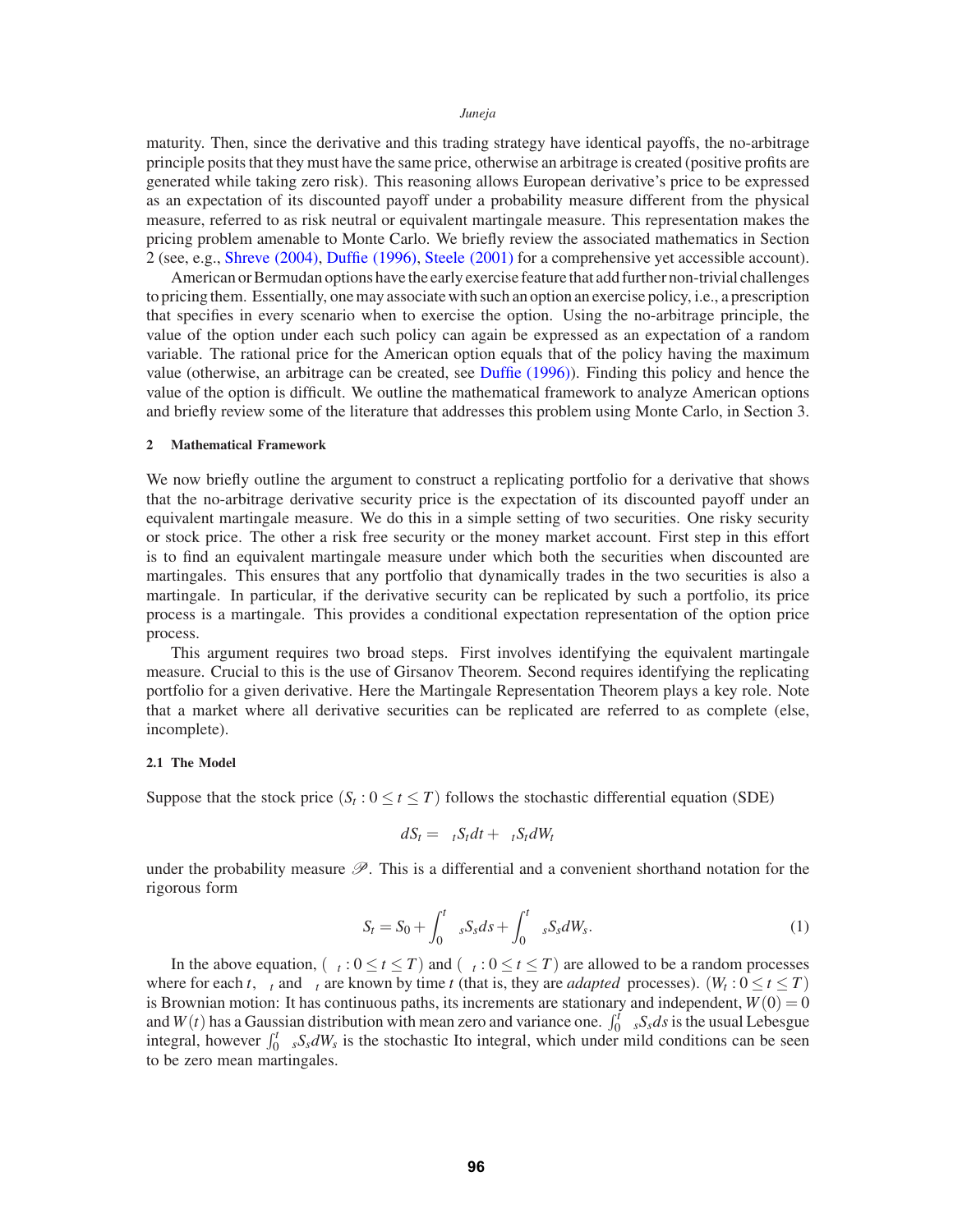Equation (1) may be best viewed through its discretized Euler's approximation at times *t* and  $t + \delta t$ :

$$
\frac{S_{t+\delta t}-S_t}{S_t}=\mu_t\delta t+\sigma_t(W_{t+\delta t}-W_t).
$$

This suggests that  $\mu_t$  captures the drift in the instantaneous return from the security at time  $t$ . Similarly,  $\sigma_t$  captures the sensitivity to the independent noise  $W_{t+\delta t} - W_t$  present in the instantaneous return at time *t*.

The money market  $(R_t: 0 \le t \le T)$  is governed by a *short rate* adapted stochastic process  $(r_t: 0 \le t \le T)$  and satisfies the differential equation

$$
dR_t = r_t R_t dt
$$

with  $R_0 = 1$ . Here short rate  $r_t$  corresponds to instantaneous return on investment in the money market at time *t* and is known at time *t*. In particular, \$1 invested at time zero in the money market equals  $R_t = \exp(\int_0^t r_s ds)$  at time *t*.

## **2.2 Equivalent martingale measure**

We first look for a probability measure under which the discounted security process  $R_t^{-1}S_t$  is martingale. For this purpose, first recall the Ito's lemma

$$
df(t, S_t) = f_t(t, S_t)dt + f_x(t, S_t)dS_t + \frac{1}{2}f_{xx}(t, S_t)\sigma_t^2 dt
$$
\n(2)

where  $f_t$  denotes the partial derivative w.r.t. the first argument of  $f(\cdot, \cdot)$  and  $f_x$  and  $f_{xx}$  denote the first and the second order partial derivatives with respect to its second argument.

Using the Ito's lemma, the discounted stock price process satisfies the relation

$$
d(R_t^{-1}S_t) = -r_tR_t^{-1}S_t + R_t^{-1}dS_t = R_t^{-1}S_t((\mu_t - r_t)dt + \sigma_t dW_t).
$$

(This relation follows from (2) if we assume that the short rate process is deterministic. However, this result is true more generally as can be seen by applying the multi-dimensional Ito's lemma).

Now we look for a probability measure that makes this a martingale, that is, under which the drift coefficient associated with the *dt* term is zero.

Girsanov theorem is useful here. For that consider the positive process

$$
Y_t = \exp\left(\int_0^t v_s dW_s - \frac{1}{2} \int_0^t v_s^2 ds\right)
$$

for a well behaved process  $(v_t : 0 \le t \le T)$ . Using Ito's lemma it can be seen that

$$
dY_t = Y_t v_t dW_t
$$

or in its meaningful form

$$
Y_t = 1 + \int_0^t Y_s v_s dW_s.
$$

Under technical conditions the stochastic integral is a mean zero martingale so that  $(Y_t: 0 \le t \le T)$  is a positive mean 1 martingale. Let  $\mathcal{P}^{\vee}(A) = E_{\mathcal{P}}[Y_T I(A)]$ . This is clearly a probability measure that is equivalent to the original probability measure  $\mathscr P$  (Two probability measures are equivalent if they assign positive probability to same sets). Girsanov Theorem states that under the probability measure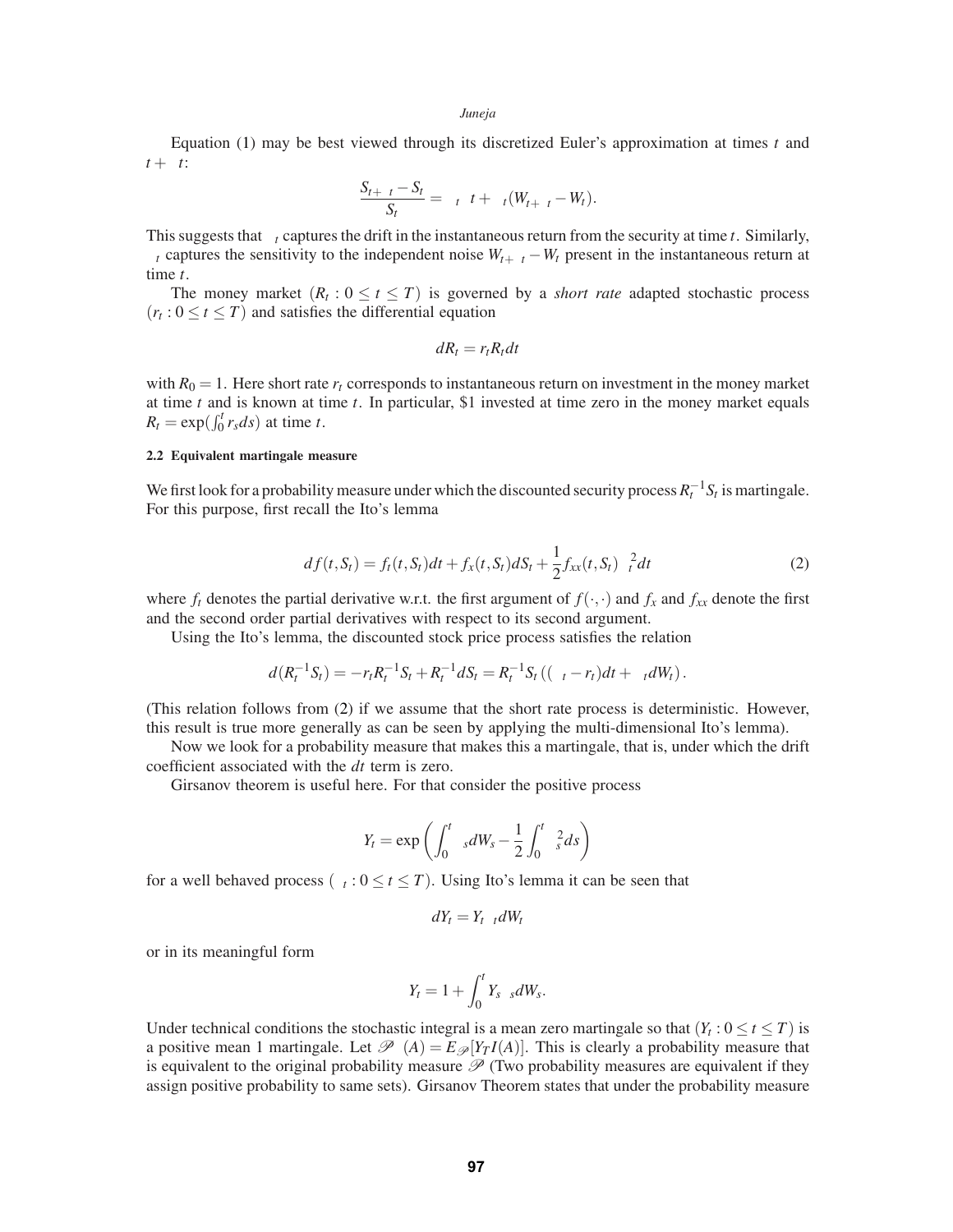$\mathcal{P}^{\nu}$ , under technical conditions on  $(v_t: 0 \le t \le T)$ , the process  $(W_t^{\nu}: 0 \le t \le T)$  where

$$
W_t^v = W_t - \int_0^t v_s ds
$$

(or  $dW_t^v = dW_t - v_t dt$  in the differential notation) is a standard Brownian motion. Equivalently,  $(W_t: 0 \le t \le T)$  is standard Brownian motion plus the drift process  $(\int_0^t v_s ds : 0 \le t \le T)$ .

It is now easy to see from Girsanov Theorem that if  $\sigma_t > 0$  almost surely, then under the probability measure  $\mathscr{P}^{\nu}$  with  $v_t = \frac{r_t - \mu_t}{\sigma_t}$  the discounted stock price process is a martingale, so that  $\mathscr{P}^{\nu}$  is the equivalent martingale measure. This is true as

$$
d(R_t^{-1}S_t) = R_t^{-1}S_t\sigma_t(dW_t - V_tdt) = R_t^{-1}S_t\sigma_t dW_t^V
$$

is a stochastic integral and hence a martingale (modulo technical conditions). It is easy to see by applying the Ito's formula (Note that  $S_t = R_t X_t$  where  $X_t = R_t^{-1} S_t$  satisfies the SDE above) that

$$
dS_t = r_t S_t dt + S_t \sigma_t dW_t^V. \tag{3}
$$

Hence, under the equivalent martingale measure  $\mathscr{P}^{\nu}$ , the drift of the stock price process changes from  $\{\mu_t\}$  to  $\{r_t\}$ . Therefore,  $\mathcal{P}^{\nu}$  is also referred to as the risk neutral measure.

#### **2.3 Replicating Portfolio Process**

Now consider the problem of creating the replicating process for an option with pay-off *H*. For instance, for a call option that matures at time *T* with strike price *K*, we have  $H = \max(S_T - K, 0)$ .

Define  $V_t$  for  $0 \le t \le T$  so that

$$
R_t^{-1}V_t = E_{\mathscr{P}^V}[R_T^{-1}H|\mathscr{F}_t].
$$

Here  $\mathcal{F}_t$  denotes the information available by time *t*. Heuristically, this corresponds to knowing  $(W_s: 0 \le s \le t)$ . Also note that  $V_T = H$ .

Our plan is to construct a replicating portfolio process  $(P_t: 0 \le t \le T)$  such that  $P_t = V_t$  for all t. Then, since  $P_T = H$  we have replicated the option with this portfolio process and  $P_t$  then denotes the price of the option at time *t*, i.e.,

$$
P_t = E_{\mathscr{P}^V} \left[ \exp \left( - \int_t^T r_s ds \right) H | \mathscr{F}_t \right]. \tag{4}
$$

Then, the option price is simply the conditional expectation of the discounted option payoff under the risk neutral or the equivalent martingale measure.

To this end, it is easily seen from the law of iterated conditional expectations that for  $s < t$ ,

$$
R_s^{-1}V_s = E_{\mathscr{P}^{\vee}}(E_{\mathscr{P}^{\vee}}[R_T^{-1}V_T|\mathscr{F}_t]|\mathscr{F}_s) = E_{\mathscr{P}^{\vee}}[R_t^{-1}V_t|\mathscr{F}_s],
$$

that is,  $(R_t^{-1}V_t: 0 \le t \le T)$  is a martingale. Martingale Representation Theorem essentially states that if all the noise in the system is due to the Brownian motion then every martingale is a stochastic integral. Hence, there exists an adapted process ( $w_t : 0 \le t \le T$ ) such that

$$
d(R_t^{-1}V_t) = w_t dW_t^V. \tag{5}
$$

Now consider a portfolio process  $(P_t: 0 \le t \le T)$  with the associated recipe process  $(b_t: 0 \le t \le T)$ . This means that we start with wealth  $P_0$ . At any time  $t$ , the number of stocks kept in the portfolio equals  $b_t$ . The portfolio value is denoted by  $P_t$ . The amount  $P_t - b_t S_t$  is invested in the money market.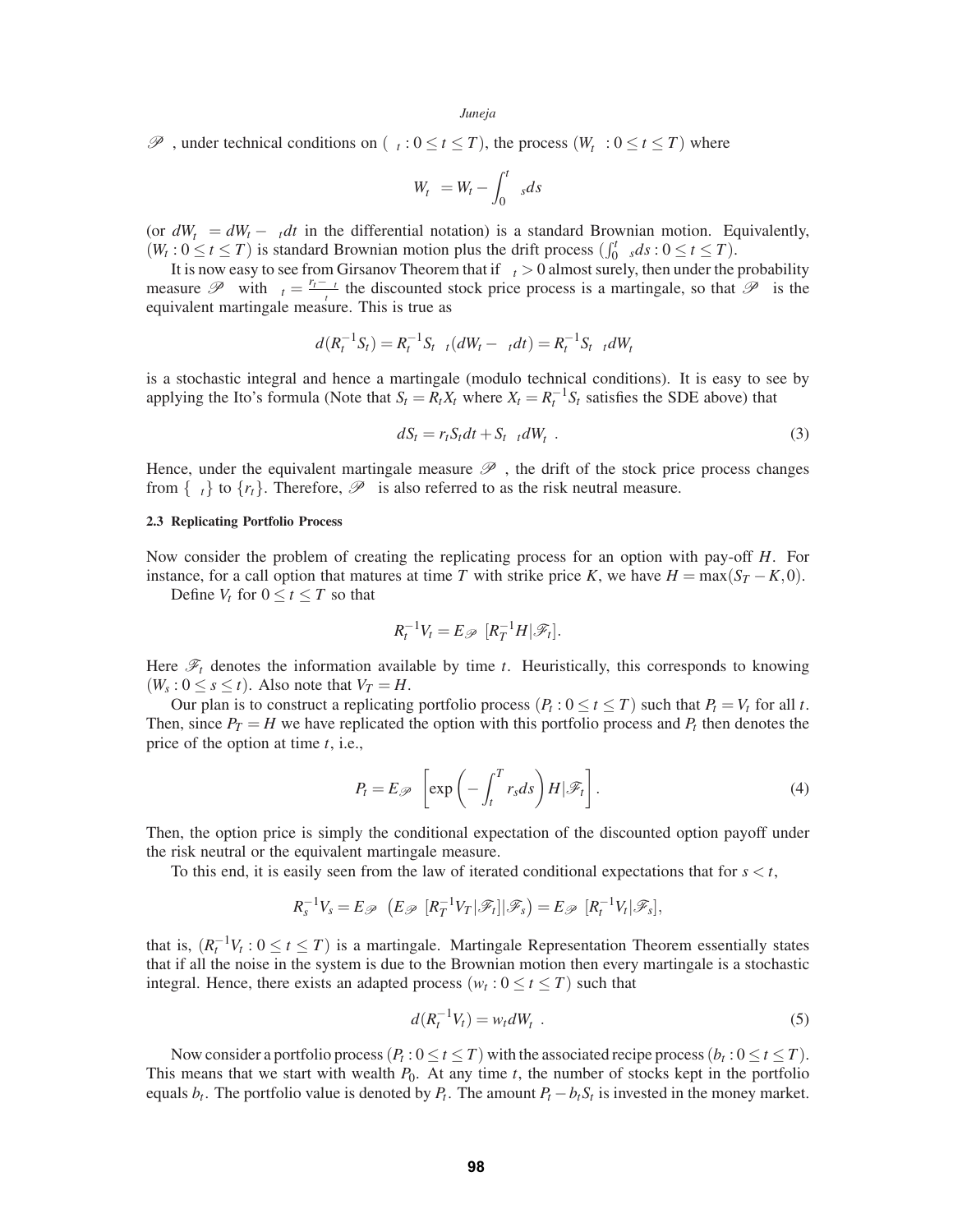Then, the portfolio process evolves as in

$$
dP_t = (P_t - b_t S_t) r_t dt + b_t dS_t.
$$
\n<sup>(6)</sup>

The discounted portfolio process evolves as

$$
d(R_t^{-1}P_t) = R_t^{-1}b_tS_t((\mu_t - r_t)dt + \sigma_t dW_t) = R_t^{-1}b_tS_t\sigma_t dW_t^{\nu}.
$$
\n(7)

Therefore, under technical conditions, the discounted portfolio process being a stochastic integral, is a martingale under  $\mathscr{P}^{\nu}$ .

From (5) and (7) its clear that if we set  $P_0 = V_0$  and  $b_t = \frac{w_t R_t}{S_t \sigma_t}$  then  $P_t = V_t$  for all *t*. In particular we have constructed a replicating portfolio. In particular, under technical conditions, primarily that  $\sigma_t > 0$  almost surely, for almost every *t* every option can be replicated so that this market is complete.

## **2.4 Multiple Underlying Securities**

The analysis can be similarly extended to *d* risky assets or stocks driven by *m* independent sources of noise modeled by independent Brownian motions  $(W_t^1, \ldots, W_t^m : 0 \le t \le T)$ . Specifically, we assume that *d* assets  $(S_t^1, \ldots, S_t^d : 0 \le t \le T)$  satisfy the SDE

$$
dS_t^i = \mu_t^i S_t^i dt + \sum_{j=1}^m \sigma_t^{ij} S_t^i dW_t^j
$$

for  $i = 1, \ldots, d$ . Here, we assume that each  $\mu^{i}$  and  $\sigma^{ij}$  is an adapted process and satisfy restrictions so that the integrals associated with the SDEs are well defined. In addition we let  $R_t = \exp(\int_0^t r(s) ds)$ as before.

Then it can be similarly seen that (see, e.g., Duffie (1996), Karatzas and Shreve (1998)) under the no-arbitrage and some additional regularity conditions, the market is complete and there exists a unique equivalent martingale measure under which the asset prices evolve according to the SDE's

$$
dS_t^i = r_t S_t^i dt + \sum_{j=1}^m \sigma_t^{ij} S_t^i dB_t^j
$$
\n(8)

so that each security has an instantaneous drift equal to  $r_t$ . Here,  $(B^j : j \le m)$  are again a collection of independent standard Brownian motions under the equivalent martingale measure. Let  $\tilde{E}$  denote the expectation operator under this measure. Then, the price of a derivative security at time  $t$  that pays amount *H* at time *T* equals

$$
\tilde{E}\left(\exp(-\int_t^T r_t)H|\mathscr{F}_t\right).
$$

This can be estimated via Monte-Carlo simulation. To keep the discussion simple, we henceforth assume that  $r_t = r$  a constant.

Suppose that the payoff of the derivative security is a function of the asset prices at times  $0 = t_0 < t_1 < t_2 < \ldots < t_n = T^1$ . For example, consider an Asian call option on an asset *i* whose discounted payoff equals

$$
\exp(-rT)(\frac{1}{n}\sum_{k=1}^{n}S_{t_k}^i - K)^+
$$

<sup>&</sup>lt;sup>1</sup>Some of the discussion here also appeared in Bolia and Juneja (2005). We refer the reader to Bolia and Juneja (2005) where Monte Carlo methods for pricing European and Bermudan options is covered in greater depth.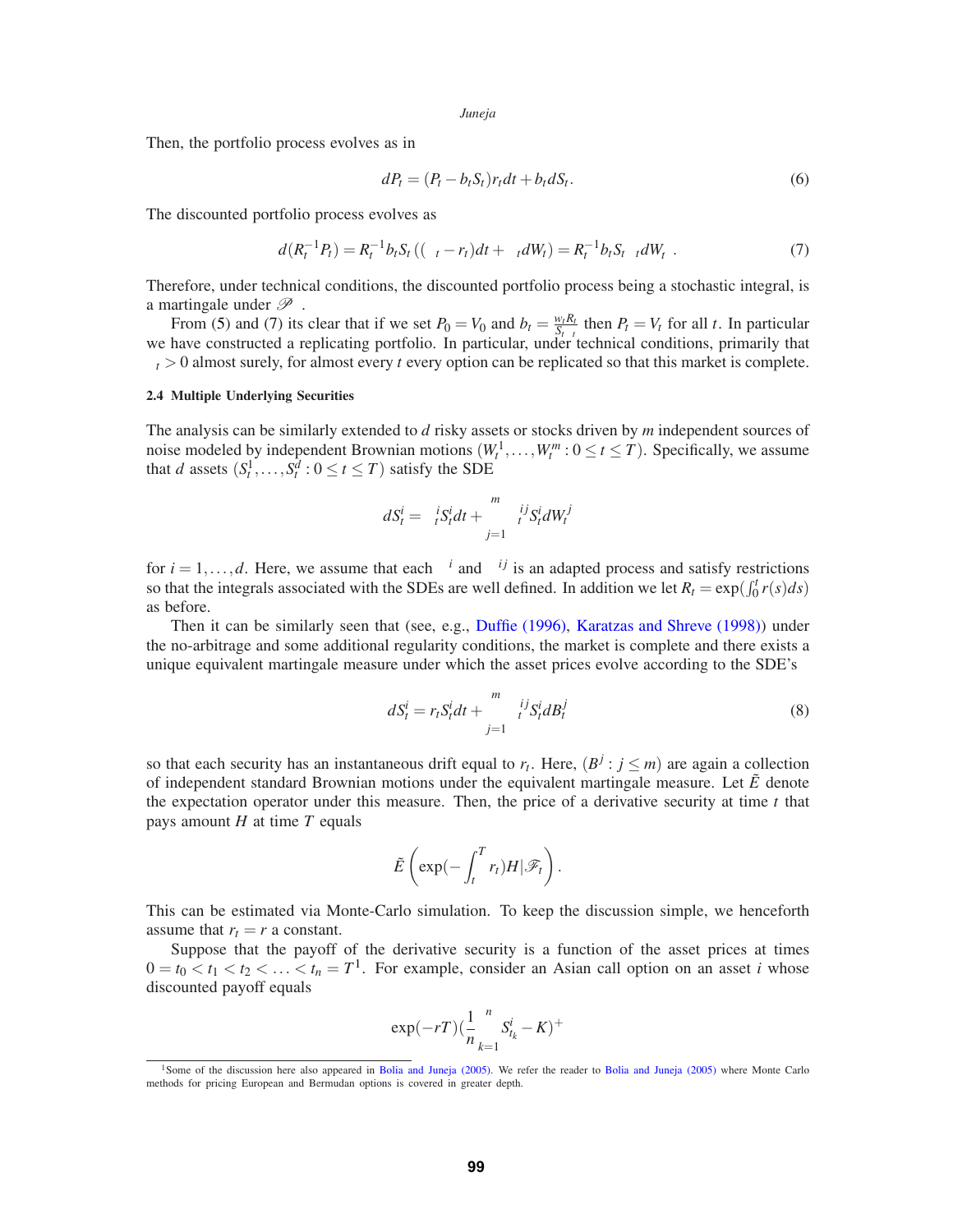where *K* denotes the strike price of the option. In such cases, if each  $\sigma_t^{ij}$  is not a constant, it may be difficult to generate samples of  $(S_{t_k} : k \leq n)$  via simulation such that their joint distribution matches the corresponding joint distribution of the solution of the SDE's.

However, when  $\sigma_t^{ij} = \sigma^{ij}$ , a constant, then this is feasible. In that setting, we may set (by applying Ito's lemma to  $\log S_t^i$ 

$$
S_{t_{k+1}}^i = S_{t_k}^i \exp(r - \frac{1}{2} \sum_{j \le m} (\sigma^{ij})^2) (t_{k+1} - t_k) + \sqrt{t_{k+1} - t_k} \sum_{j \le m} \sigma^{ij} N_{k+1,j})
$$
(9)

where  $N_{k,j}$  for each  $k$  and  $j$  are independent Gaussian random variables with mean zero and variance one. In this case, the  $(S_{t_k}: k \leq n)$  so generated have the joint distribution that matches the corresponding joint distribution of the solution of the SDE's (8).

In a general case, where  $\{r_t\}$  and  $\{\sigma_t^{ij}\}$  are adapted processes, generating exact distributions at the selected times may not be practical and one resorts to generating the approximate time-discretized version of the SDE using Euler's scheme. This amounts to setting

$$
S_{t_{k+1}}^i = S_{t_k}^i + S_{t_k}^i r_{t_k} (t_{k+1} - t_k) + S_{t_k}^i \sqrt{t_{k+1} - t_k} \sum_{j=1}^m \sigma_t^{ij} N_{k+1,j}.
$$
 (10)

This method will have a discretization error as the generated joint distributions will differ from those corresponding to the SDE. To reduce the error larger number of well spaced times may be chosen so that the accuracy is achieved at the cost of greater computational effort. We refer the reader to Asmussen and Glynn (2007) for a discussion on improved discretization methods. Recently, there has been some evolving literature on generating exact samples from one dimensional SDEs (see, e.g., Beskos and Roberts (2005), Chen (2010)).

The Monte-Carlo simulation in this setting may be implemented as follows: Generate samples  $N_{k,j}$  for  $k = 1, \ldots, n$  and  $j = 1, \ldots, m$  (see any standard simulation text for algorithms for generating  $N(0,1)$  random variable (rv), e.g., Glasserman (2004)) and use them to generate samples of  $(S^i_k)$ :  $i = 1, \ldots, d; k = 1, \ldots, n$  using (9) or (10), whichever is appropriate. These are then used to arrive at the sample value of the discounted payoff from the option, call it  $\hat{H}_1$ . This process is repeated independently, say *l* times so that independent samples  $(\hat{H}_i : i \leq l)$  are obtained. The point estimate of the (un-discounted) option price is given by

$$
\bar{H} = \frac{1}{l} \sum_{i \leq l} \hat{H}_i.
$$

Let  $\sigma_X^2$  denote the variance of rv *X* and  $\sigma_X$  its standard deviation. Then from the central limit theorem, an approximate  $100(1-\alpha)\%$  confidence interval for *H* equals

$$
\bar{H} \pm z_{1-\alpha/2} \frac{\sigma_{\hat{H}}}{\sqrt{l}},
$$

where  $z_{1-\alpha}$  is the solution to the equation

$$
P(N(0,1) > z) = \alpha.
$$

In practice  $\sigma_{\hat{H}}^2$  is not known and is estimated from the generated samples by

$$
\bar{\sigma}_{\hat{H}}^2 = \frac{1}{l-1} \sum_{i \leq l} (\hat{H}_i - \bar{H})^2
$$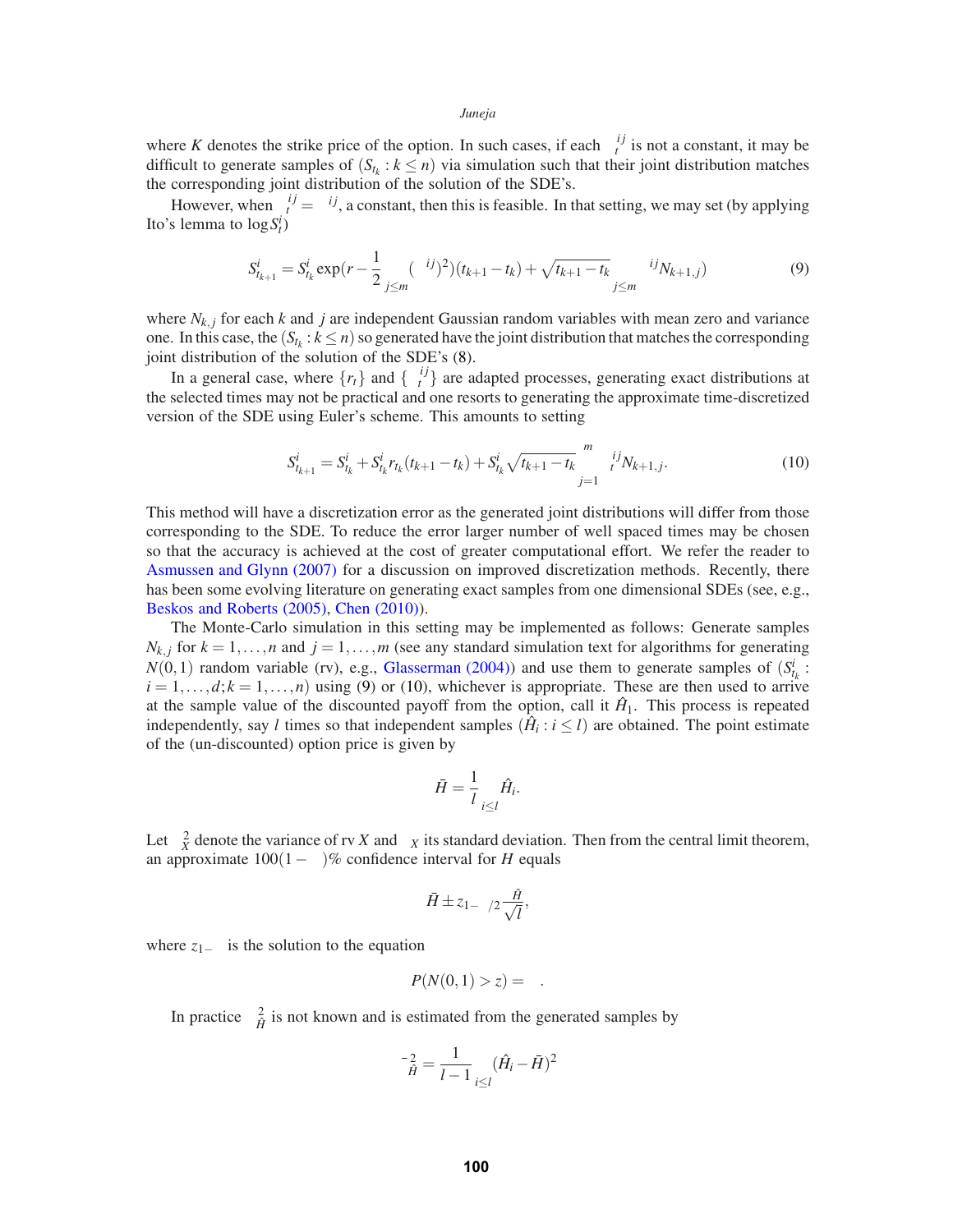and  $\bar{\sigma}_{\hat{H}}$  replaces  $\sigma_{\hat{H}}$  in the approximate confidence interval. This is asymptotically valid as  $\frac{\bar{\sigma}_{\hat{H}}}{\sigma_{H}} \to 1$ a.s. as  $l \rightarrow \infty$ .

## **3 Pricing Bermudan Options**

### **3.1 Mathematical Framework**

We now construct a mathematical framework for pricing Bermudan options. Recall that American options are approximately priced by discretizing the times of exercise and estimating the price of the resulting Bermudan option.

Again, without essential loss of generality suppose that the option can be exercised only at  $T+1$ times  $0,1,2,...,T$ . Denote the underlying security prices by  $(S_t \in \mathbb{R}^d : t = 0,1,...,T)$ . In addition, the description of the state at time *t* may include variables such as the value of stochastic interest rates and volatilities, and supplementary path dependent information so that the resulting process is Markov. Thus, each  $S_t$  may take values in a more general space denoted by  $\mathscr{S}$ . The value of the option at time *t* if exercised at that time, is denoted by  $g_t : \mathscr{S} \to \mathbb{R}^+$  (i.e., its exercise value or intrinsic value). Let  $\mathcal{T}_k$  denote the set of stopping times taking value in  $\{k, k+1, ..., T\}$  (recall that  $\tau$  is a stopping time w.r.t.  $\{S_k\}$  if  $\{\tau = k\}$  is determined by observing  $\{S_1, \ldots, S_k\}$ ). Note that each stopping time represents an exercise strategy by the owner of the option at time period *k*. Let

$$
J_k(s) = \sup_{\tau \in \mathcal{I}_k} E[g_\tau(S_\tau) | S_k = s], \ s \in \mathcal{S}, \tag{11}
$$

where, the expectation is taken under the equivalent martingale measure. Then  $J_k(s)$  is the value of the option at time *k* given that the option is not exercised before time *k*. The initial state  $S_0 = s_0$  is fixed and known. So, our pricing problem is to evaluate  $J_0(s_0)$ . This formulation is sufficiently general to include discounted payoffs through appropriate definition of the  $\{S_k\}$  and  $\{g_k\}$  (see Glasserman 2004, p.425), and hence these are not explicitly stated. It can be shown that (see, e.g., Duffie 1996) there exists an optimal exercise policy specified by a collection of increasing stopping times ( $\tau_k^* : k \leq T$ ) where

$$
\tau_k^* = \inf\{m \geq k : g_m(S_m) \geq J_m(S_m)\}.
$$

Then,

$$
J_k(s) = E[g_{\tau_k^*}(S_{\tau_k^*})|S_k = s]
$$

a.s. Note that knowing the optimal policy corresponds to knowing at each state at each time whether it is optimal to exercise the option or to hold on to it.

Suppose that the pdf of  $S_{k+1}$  conditioned on  $S_k = s$  evaluated at *y* is given by  $f_k(s, y)$  under the risk-neutral measure (for example, the expression for  $f_k(s, y)$  can be easily derived using (9) or (10) if either is appropriate). Let  $Q_k(s)$  denote the conditional expectation

$$
E[J_{k+1}(S_{k+1})|S_k = s] = \int_{\mathscr{S}} J_{k+1}(y) f_k(s, y) dy.
$$
 (12)

We refer to  $Q = (Q_k(s) : s \in \mathcal{S}, k \leq T-1)$  as continuation value functions as  $Q_k(s)$  denotes the value of the option at time *k* at state *s* if it is not exercised at time *k*.

It is not feasible to evaluate  $J_k(s)$  by evaluating expectation  $E[g_\tau(S_\tau)|S_k = s]$  for each stopping time  $\tau$  in (11). Fortunately, it can be shown that the value functions  $J = (J_k(s) : s \in \mathcal{S}, k \leq T)$  satisfy the following intuitively plausible backward recursions (see, e.g., Shirayev (1978)):

$$
J_T(s) = g_T(s)
$$
  

$$
J_k(s) = \max\{(g_k(s), Q_k(s)\}\tag{13}
$$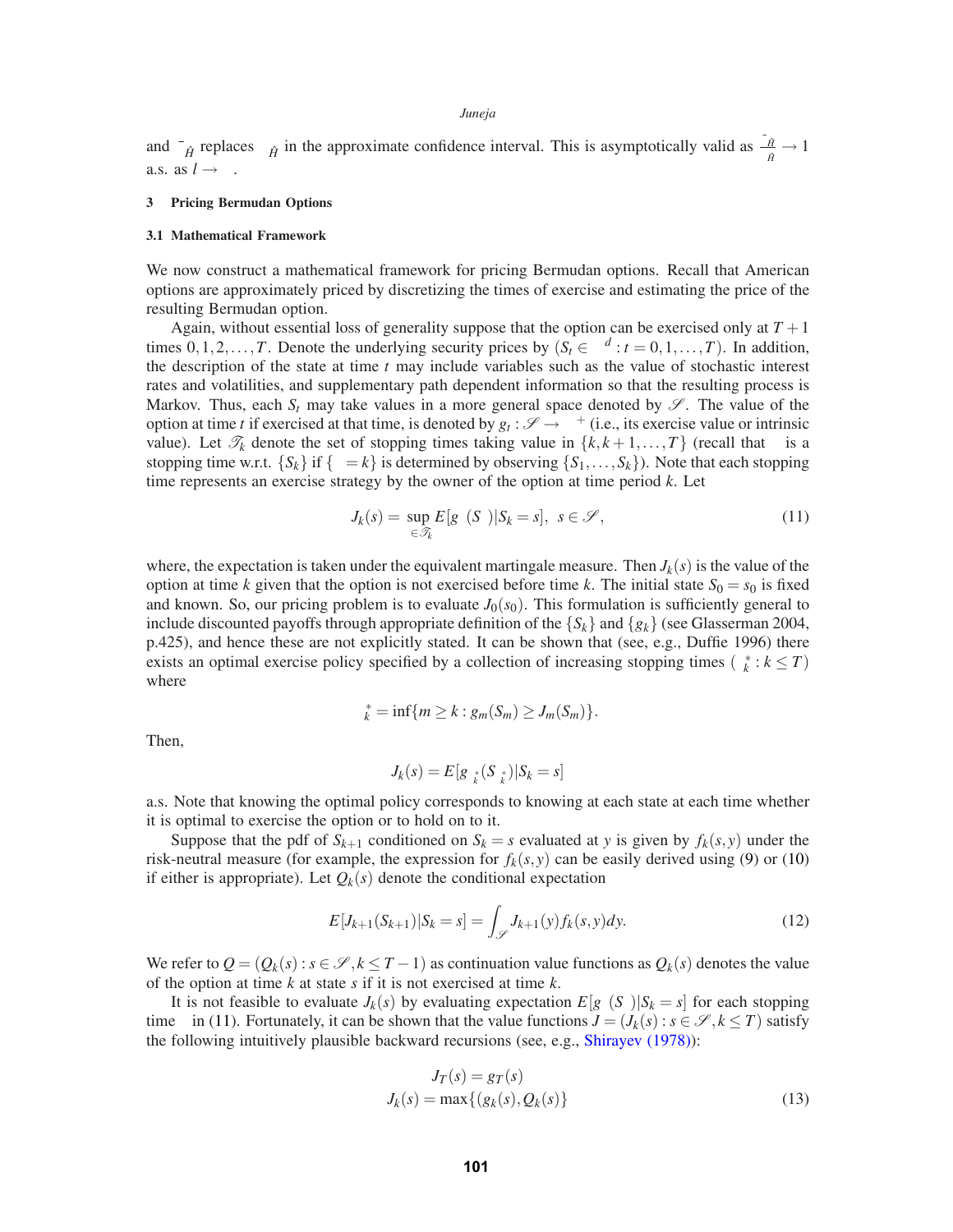Define  $P_kH(\cdot)$  as

$$
(P_k H)(s) \stackrel{\Delta}{=} E[H(S_{k+1})|S_k = s] = \int_{\mathscr{S}} H(u) f_k(s, u) du.
$$

Then, an alternative set of recursions satisfied by the continuation value function  $Q = (Q_k(s) : s \in \mathbb{R})$  $\mathscr{S}, k \leq T - 1$ ) is given by:

$$
Q_{T-1}(s) = (P_{T-1}gr)(s)
$$
  
 
$$
Q_k(s) = (P_k \max(g_{k+1}, Q_{k+1}))(s)
$$
 (14)

for  $k = 0, 1, 2, ..., T - 2$ .

Evaluating the value functions using these recursions would require discretizing state space and then solving these recursions approximately. However, even this becomes computationally unviable due to state-space blow-up when the dimension of the underlying process is large.

In the presentation we shall review some simulation methods in the literature to approximately solve these backward recursions to estimate the value function and the associated optimal exercise policy ( $\tau_k^*$ :  $k \leq T$ ). These include the popular regression based methods introduced by Tsitsiklis and Roy (2001) and Longstaff and Schwartz (2001). Haugh and Kogan (2004) and Rogers (2002) propose additive duality for American options. Jamishidian (2007) develops multiplicative duality. Additive duality is exploted by Andersen and Broadie (2004) to develop accurate and efficient pricing algorithms (also see Broadie and Cao (2008)). Chen and Glasserman (2007) further exploit the additive and multiplicative duality to develop iterative schemes that converge to the true option value. Kolodko and Schoenmakers (2006) Kolodko and Schoemakers (2006) develop an iterative procedure for constructing stopping times that converge to the optimal stopping time. Juneja and Kalra (2009) and Ehrlichman and Henderson (2007) relate additive and multiplicative duality approach to control variate and importance sampling variance reduction techniques.

## **REFERENCES**

- Andersen, L., and M. Broadie. 2004. A primal-dual simulation algorithm for pricing multi-dimensional American options. *Management Science* 50:1222–1234.
- Asmussen, S., and P. Glynn. 2007. *Stochastic simulation: Algorithms and analysis*. New York: Springer.
- Beskos, A., and G. Roberts. 2005. Exact simulaton of diffusions.*Ann. Appl. Probab.* 15 (4): 2422–2444.
- Black, F., and M. Scholes. 1973. The pricing of options and corporate liabilities. *Journal of Political Economy* 81 (3): 637–654.
- Bolia, N., and S. Juneja. 2005. Monte carlo methods in pricing financial options. *Sadhana*:347–385.
- Broadie, M., and M. Cao. 2008. Improved lower and upper bound algorithms for pricing American options by simulation. *Quantitative Finance* 8 (8): 845–861.
- Chen, N. 2010. Exact simulation of brownian motion driven stochastic differential equations. *Preprint*.
- Chen, N., and P. Glasserman. 2007. Additive and multiplicative duals for American option pricing. *Finance and Stochastics* 11:153–179.

Duffie, D. 1996. *Dynamic asset pricing theory*. Princeton NJ: Princeton university press.

- Ehrlichman, S. M. T., and S. Henderson. 2007. Adaptive control variates for pricing multi-dimensional American options. *Journal of Computational Finance* 11 (1): 65–91.
- Glasserman, P. 2004. *Monte carlo methods in financial engineering*. New York: Springer.
- Haugh, M. B., and L. Kogan. 2004. Pricing American options: A dual approach.*Operations Research* 52 (2): 258–270.
- Jamishidian, F. 2007. The duality of optimal exercise and domineering claims: a DoobMeyer decomposition approach to the snell envelope. *Stochastics: An International Journal of Probability and Stochastics Processes* 79 (1-2): 27–60.